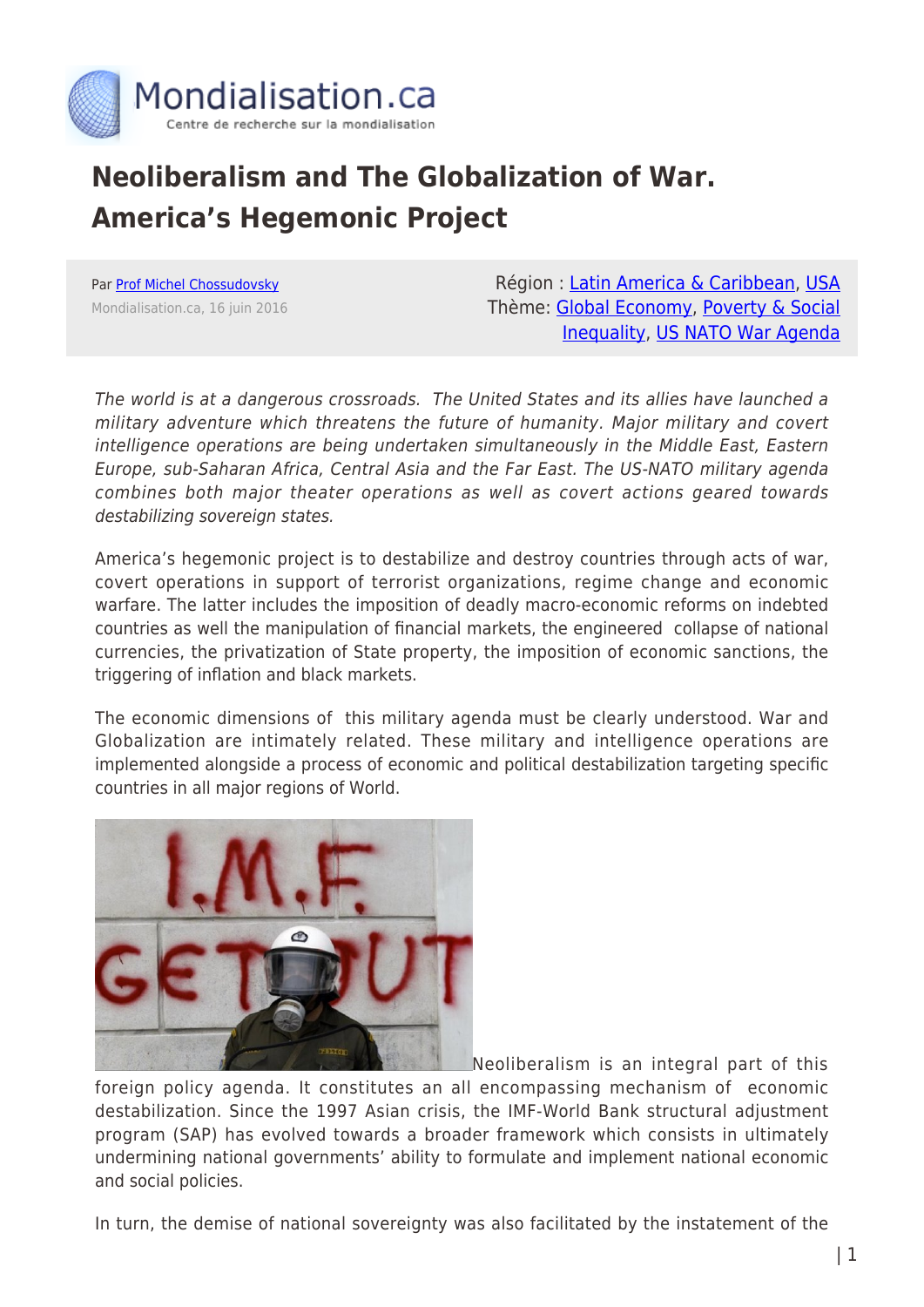World Trade Organization (WTO) in 1995, evolving towards the global trading agreements (TTIP and TPP) which (if adopted) would essentially transfer state policy entirely into the hands of corporations. In recent years, neoliberalism has extend its grip from the so-called developing countries to the developed countries of both Eastern and Western Europe. Bankruptcy programs have been set in motion. Island, Portugal, Greece, Ireland, etc, have been the target of sweeping austerity measures coupled with the privatization of key sectors of the national economy.

The global economic crisis is intimately related to America's hegemonic agenda. In the US and the EU, a spiralling defense budget backlashes on the civilian sectors of economic activity. "War is Good for Business": the powerful financial groups which routinely manipulate stock markets, currency and commodity markets, are also promoting the continuation and escalation of the Middle East war. A worldwide process of impoverishment is an integral part of the New World Order agenda.

Beyond the Globalization of Poverty



New World Order

[H](http://www.globalresearch.ca/wp-content/uploads/2009/07/114425.jpg)istorically, impoverishment of large sectors of the World population has been engineered through the imposition of IMF-style macro-economic reforms. Yet, in the course of the last 15 years, a new destructive phase has been set in motion. The World has moved beyond the « globalization of poverty »: countries are transformed in open territories,

State institutions collapse, schools and hospitals are closed down, the legal system disintegrates, borders are redefined, broad sectors of economic activity including agriculture and manufacturing are precipitated into bankruptcy, all of which ultimately leads to a process of social collapse, exclusion and destruction of human life including the outbreak of famines, the displacement of entire populations (refugee crisis).

This « second stage » goes beyond the process of impoverishment instigated in the early 1980s by creditors and international financial institutions. In this regard, mass poverty resulting from macro-economic reform sets the stage of a process of outright destruction of human life.

In turn, under conditions of widespread unemployment, the costs of labor in developing countries has plummeted. The driving force of the global economy is luxury consumption and the weapons industry.

The New World Order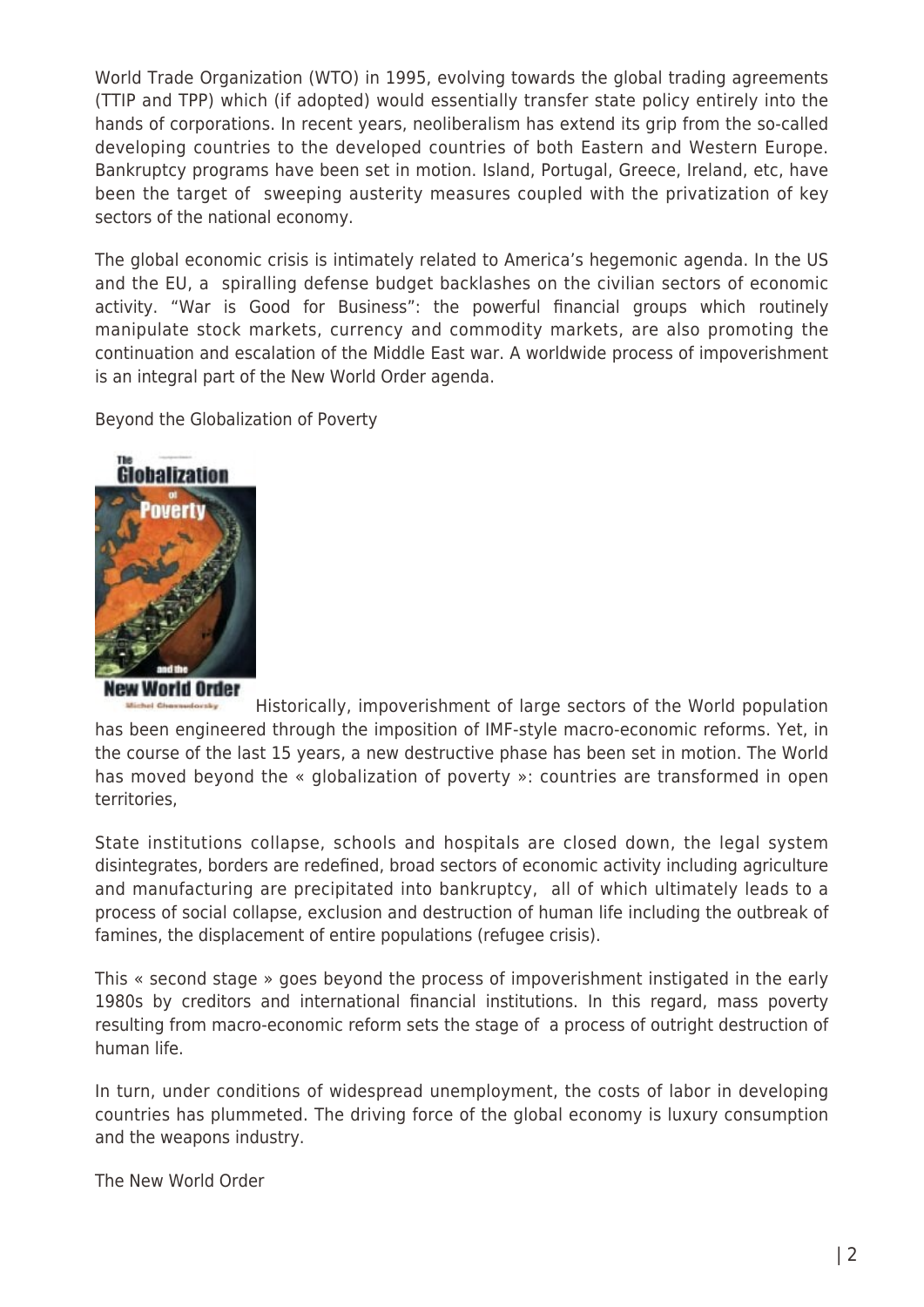

**[B](http://www.globalresearch.ca/wp-content/uploads/2015/01/Globalization-of-war-front-cover-michel-chossudovsky.jpg)roadly speaking, the main corporate actors of the New World** 

Order are

- Wall Street and the Western banking conglomerates including its offshore money laundering facilities, tax havens, hedge funds and secret accounts,
- the Military Industrial Complex regrouping major « defense contractors », security and mercenary companies, intelligence outfits, on contract to the Pentagon;
- the Anglo-American Oil and Energy Giants,
- The Biotech Conglomerates, which increasingly control agriculture and the food chain;
- Big Pharma,
- The Communication Giants and Media conglomerates, which constitute the propaganda arm of the New World Order.

There is of course overlap, between Big Pharma and the Weapons industry, the oil conglomerates and Wall Street, etc.

These various corporate entities interact with government bodies, international financial institutions, US intelligence. The state structure has evolved towards what Peter Dale Scott calls the « Deep State », integrated by covert intelligence bodies, think tanks, secret councils and consultative bodies, where important New World Order decisions are ultimately reached on behalf of powerful corporate interests.

In turn, intelligence operatives increasingly permeate the United Nations including its specialized agencies, nongovernmental organizations, trade unions, political parties.

What this means is that the executive and legislature constitute a smokescreen, a mechanism for providing political legitimacy to decisions taken by the corporate establishment behind closed doors.

## Media Propaganda

The corporate media, which constitutes the propaganda arm of the New World Order, has a long history whereby intelligence ops oversee the news chain. In turn, the corporate media serves the useful purpose of obfuscating war crimes, of presenting a humanitarian narrative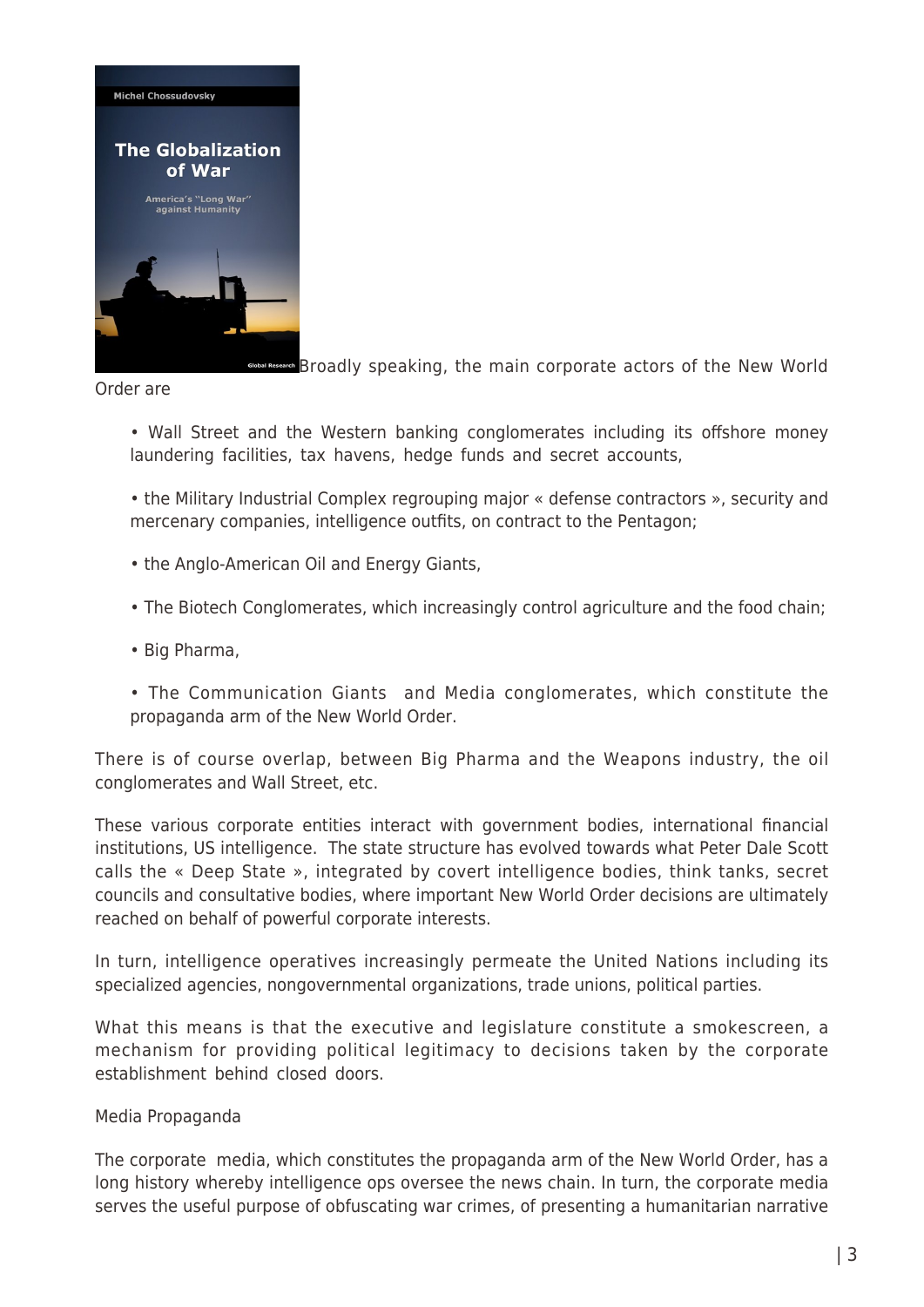which upholds the legitimacy of politicians in high office.

Acts of war and economic destabilization are granted legitimacy. War is presented as a peace-keeping undertaking.

Both the global economy as well as the political fabric of Western capitalism have become criminalized. The judicial apparatus at a national level as well the various international human rights tribunals and criminal courts serve the useful function of upholding the legitimacy of US-NATO led wars and human rights violations.

Destabilizing Competing Poles of Capitalist Development

There are of course significant divisions and capitalist rivalry within the corporate establishment. In the post Cold War era, the US hegemonic project consists in destabilizing competing poles of capitalist development including China, Russia and Iran as well as countries such as India, Brazil and Argentina.

In recent developments, the US has also exerted pressure on the capitalist structures of the member states of the European Union. Washington exerts influence in the election of heads of State including Germany and France, which are increasingly aligned with Washington.

The monetary dimensions are crucial. The international financial system established under Bretton Woods prevails. The global financial apparatus is dollarized. The powers of money creation are used as a mechanism to appropriate real economy assets. Speculative financial trade has become an instrument of enrichment at the expense of the real economy. Excess corporate profits and multibillion dollar speculative earnings (deposited in tax free corporate charities) are also recycled towards the corporate control of politicians, civil society organizations, not to mention scientists and intellectuals. It's called corruption, co-optation, fraud.

Latin America: The Transition towards a « Democratic Dictatorship"



Salvador Death Squads

In Latin America, the military dictatorships of the 1960s and 1970s have in large part been replaced by US proxy regimes, i.e. a democratic dictatorship has been installed which ensures continuity. At the same time the ruling elites in Latin America have remoulded. They have become increasingly integrated into the logic of global capitalism, requiring an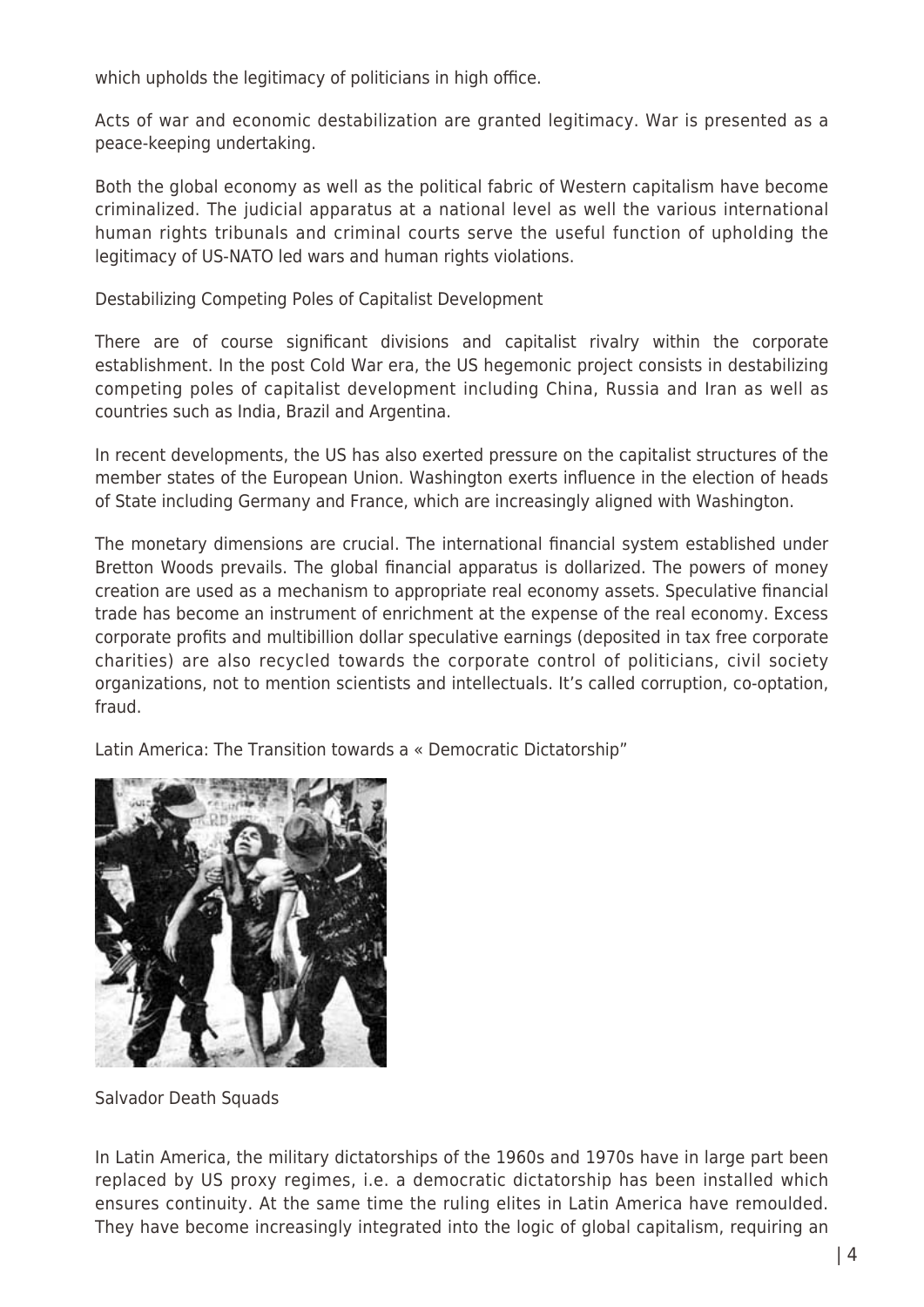acceptance of the US hegemonic project.

Macro-economic reform has been conducive to the impoverishment of the entire Latin america region.

In the course of the last 40 years, impoverishment has been triggered by hyperinflation, starting with the 1973 military coup in Chile and the devastating reforms of the 1980s and early 1990s.

The implementation of these deadly economic reforms including sweeping privatization, trade deregulation, etc. is coordinated in liaison with US intelligence ops, including the "Dirty war » and Operation Condor, the Contra insurrection in Nicaragua, etc.

The development of a new and privileged elite integrated into the structures of Western investment and consumerism has emerged. Regime change has been launched against a number of Latin American countries.

Any attempt to introduce reforms which departs from the neoliberal consensus is the object of « dirty tricks » including acts of infiltration, smear campaigns, political assassinations, interference in national elections and covert operations to foment social divisions. This process inevitably requires corruption and cooptation at the highest levels of government as well as within the corporate and financial establishment. In some countries of the region it hinges on the criminalization of the state, the legitimacy of money laundering and the protection of the drug trade.

The above text is an English summary of Prof. Michel Chossudovsky's Presentation, National Autonomous University of Nicaragua, May 17, 2016. This presentation took place following the granting of a Doctor Honoris Causa in Humanities to Professor Chossudovsky by the National Autonomous University of Nicaragua (UNAN)

La source originale de cet article est Mondialisation.ca Copyright © [Prof Michel Chossudovsky](https://www.mondialisation.ca/author/michel-chossudovsky), Mondialisation.ca, 2016

Articles Par : [Prof Michel](https://www.mondialisation.ca/author/michel-chossudovsky) [Chossudovsky](https://www.mondialisation.ca/author/michel-chossudovsky) **A propos :** 

Michel Chossudovsky is an award-winning author, Professor of Economics (emeritus) at the University of Ottawa, Founder and Director of the Centre for Research on Globalization (CRG), Montreal, Editor of Global Research. He has taught as visiting professor in Western Europe, Southeast Asia, the Pacific and Latin America. He has served as economic adviser to governments of developing countries and has acted as a consultant for several international organizations. He is the author of eleven books including The